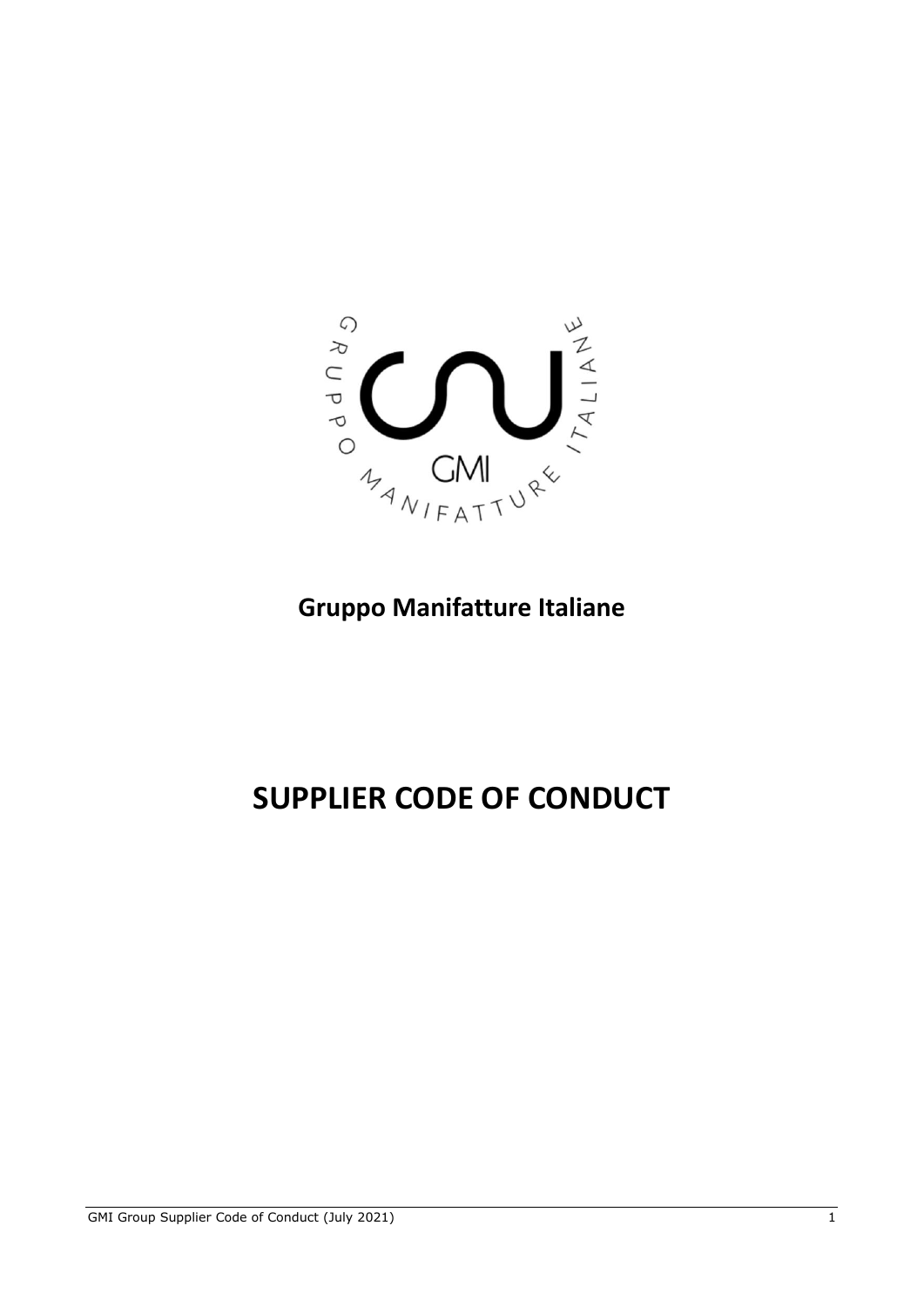#### **Contents**

| 1 |      |  |
|---|------|--|
| 2 |      |  |
| 3 |      |  |
| 4 |      |  |
|   | 4.1  |  |
|   | 4.2  |  |
|   | 4.3  |  |
|   | 4.4  |  |
|   | 4.5  |  |
|   | 4.6  |  |
|   | 4.7  |  |
|   | 4.8  |  |
|   | 4.9  |  |
|   | 4.10 |  |
|   | 4.11 |  |
|   | 4.12 |  |
|   | 4.13 |  |
| 5 |      |  |
|   | 5.1  |  |
|   | 5.2  |  |
|   | 5.3  |  |
|   | 5.4  |  |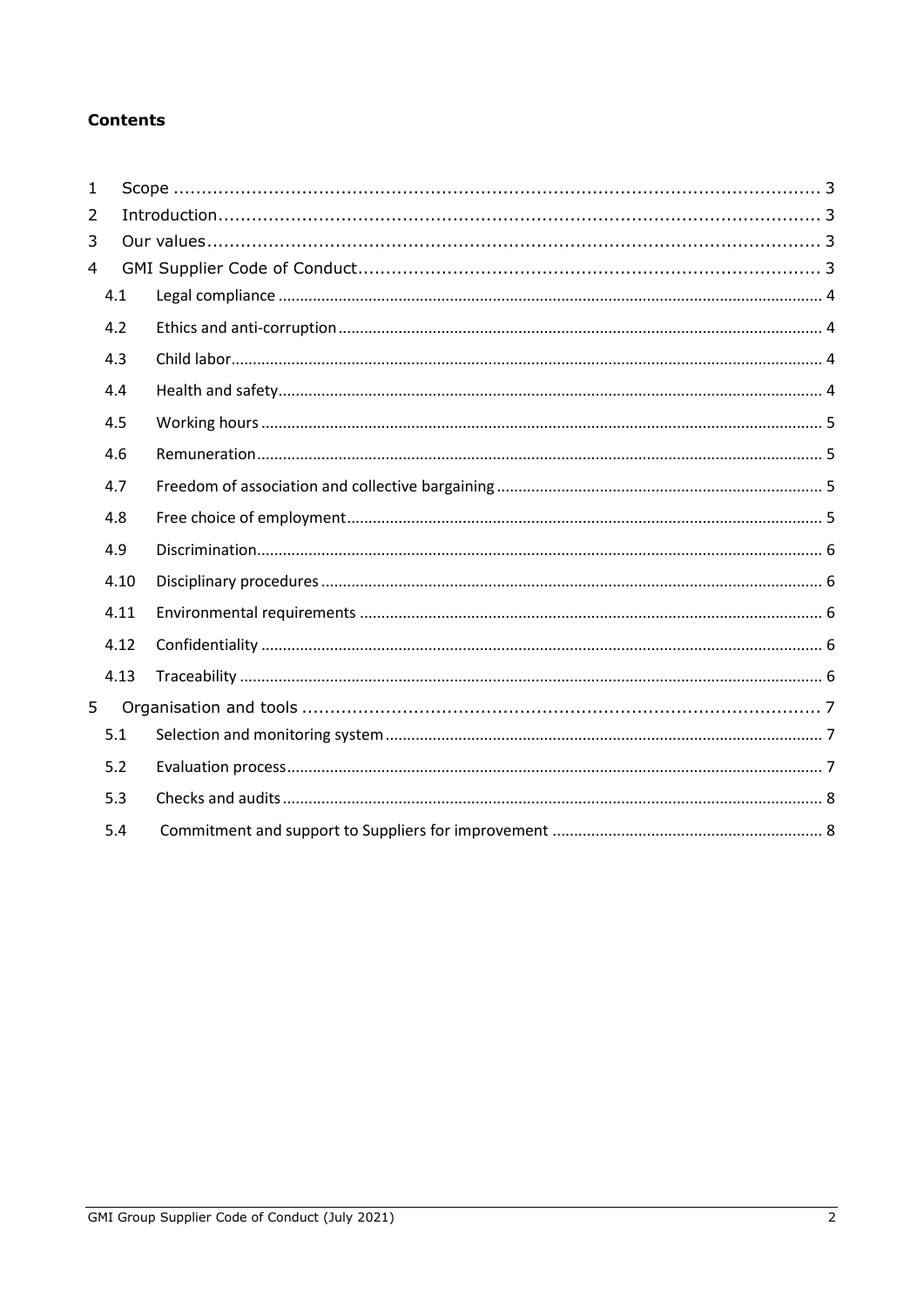## <span id="page-2-0"></span>**1 Scope**

This Code of Conduct for GMI Suppliers is intended for all suppliers of goods and services to the GMI group and group companies in any country. Suppliers are required to observe and adhere to the principles outlined in this Code of Conduct, which is also implemented by GMI Group companies. These rules complement the requirements of applicable laws and regulations.

## <span id="page-2-1"></span>**2 Introduction**

GMI's Supply Chain Sustainability Programme has the following objectives:

- The continuous improvement of the supply chain from an ethical, environmental, health, safety and work performance perspective, also referred to as social responsibility or sustainability;
- Achieving supply chain traceability;
- Assessing Suppliers' performance.

The GMI Supplier Code of Conduct aims to define sustainability criteria for the selection and rating of Suppliers.

This GMI Supplier Code of Conduct describes:

- GMI's values in terms of social responsibility;
- The Standard that GMI uses as a reference to select and evaluate the social responsibility performance of its Suppliers;
- The Organisation and Tools adopted to ensure the functioning of GMI's Supply Chain Sustainability Programme.

#### <span id="page-2-2"></span>**3 Our values**

At GMI, we believe that managing our business activities according to the principles of social responsibility is an ethical duty that will contribute to our continued economic success and support the excellence of our products.

We are committed to ensuring safe and healthy working conditions, respect and dignity for all workers and environmentally sustainable activities at all levels, both internally and in the supply chain. All employees and Suppliers are obliged to behave ethically in accordance with the law.

Our Suppliers are important partners in achieving these goals and we aim to work together with them towards this goal.

We ask Suppliers to co-operate in this by providing free access to inspections and by making a concrete commitment to continuous improvement.

## <span id="page-2-3"></span>**4 GMI Supplier Code of Conduct**

The reference principles for GMI's activities are contained in the Code of Ethics, which can be downloaded from www.gmitaliane.it.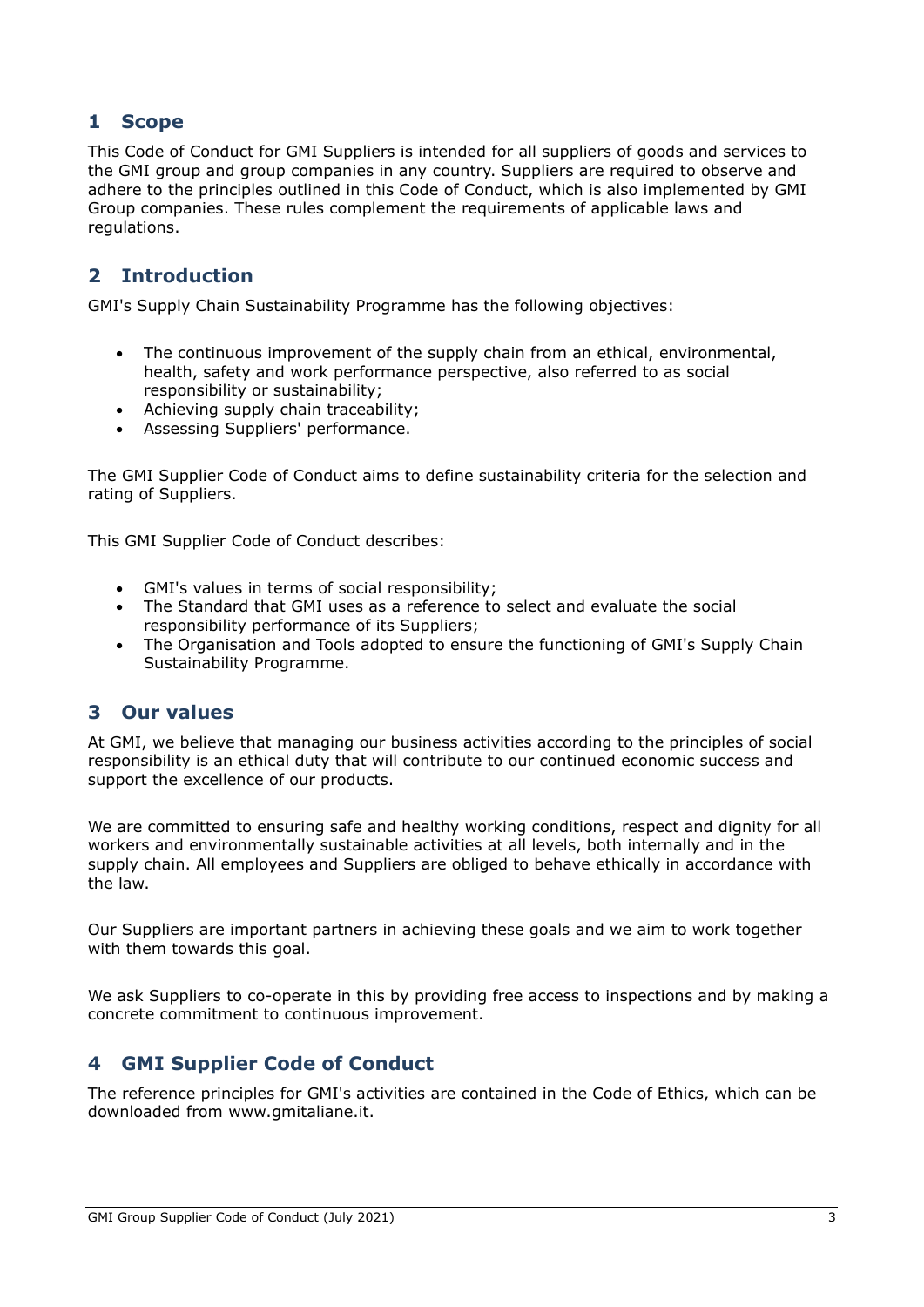Suppliers are required to comply with the principles laid down in the Code of Ethics and to operate in accordance with the law and according to fair competition with honesty, integrity, propriety and good faith, as well as to take action against corruption and to prevent any other offences.

In order to translate these principles into practice, the present GMI Supplier Code of Conduct explicitly defines the corporate requirements for Suppliers in terms of social responsibility.

GMI's Supplier Code of Conduct is inspired by international standards and initiatives such as the SA 8000 certification, the provisions of the International Labour Organisation (ILO) and the UN Global Compact.

#### <span id="page-3-0"></span>**4.1 Legal compliance**

As stated in the GMI Code of Ethics, the Supplier must operate in full compliance with all applicable laws, rules and regulations, including those relating to labour, health and safety of workers and the environment.

The GMI Supplier Code of Conduct should be taken as a benchmark in cases where it imposes stricter limits than local legislation (the stricter limit applies).

#### <span id="page-3-1"></span>**4.2 Ethics and anti-corruption**

We believe that companies must take action against corruption in all its forms and we ask our suppliers to take a stronger stance in this area, as we do at GMI.

GMI will terminate any business relationship if a Supplier is found guilty of corruption.

#### <span id="page-3-2"></span>**4.3 Child labor**

Suppliers must ensure that workers are not recruited before the age of 15 (ILO Convention No. 138 limit), nor before the minimum age limit for paid employment or the age at which compulsory schooling ends where these age limits are higher than 15 in the country (e.g. 16 in Italy).

Young workers, under the age of 18, must not exceed 8 hours of daily work, nor work overnight.

#### <span id="page-3-3"></span>**4.4 Health and safety**

A safe and healthy working environment must be ensured and occupational health and safety practices promoted in order to prevent accidents and injuries. This includes protection against mechanical, chemical and fire hazards.

Accidents must be reported, recorded and monitored.

Lighting, heating and ventilation systems in workplaces must be adequate.

Workers must have access to adequate and clean sanitary facilities at all times.

Suppliers shall adopt health and safety procedures that are clearly communicated to workers and put into practice.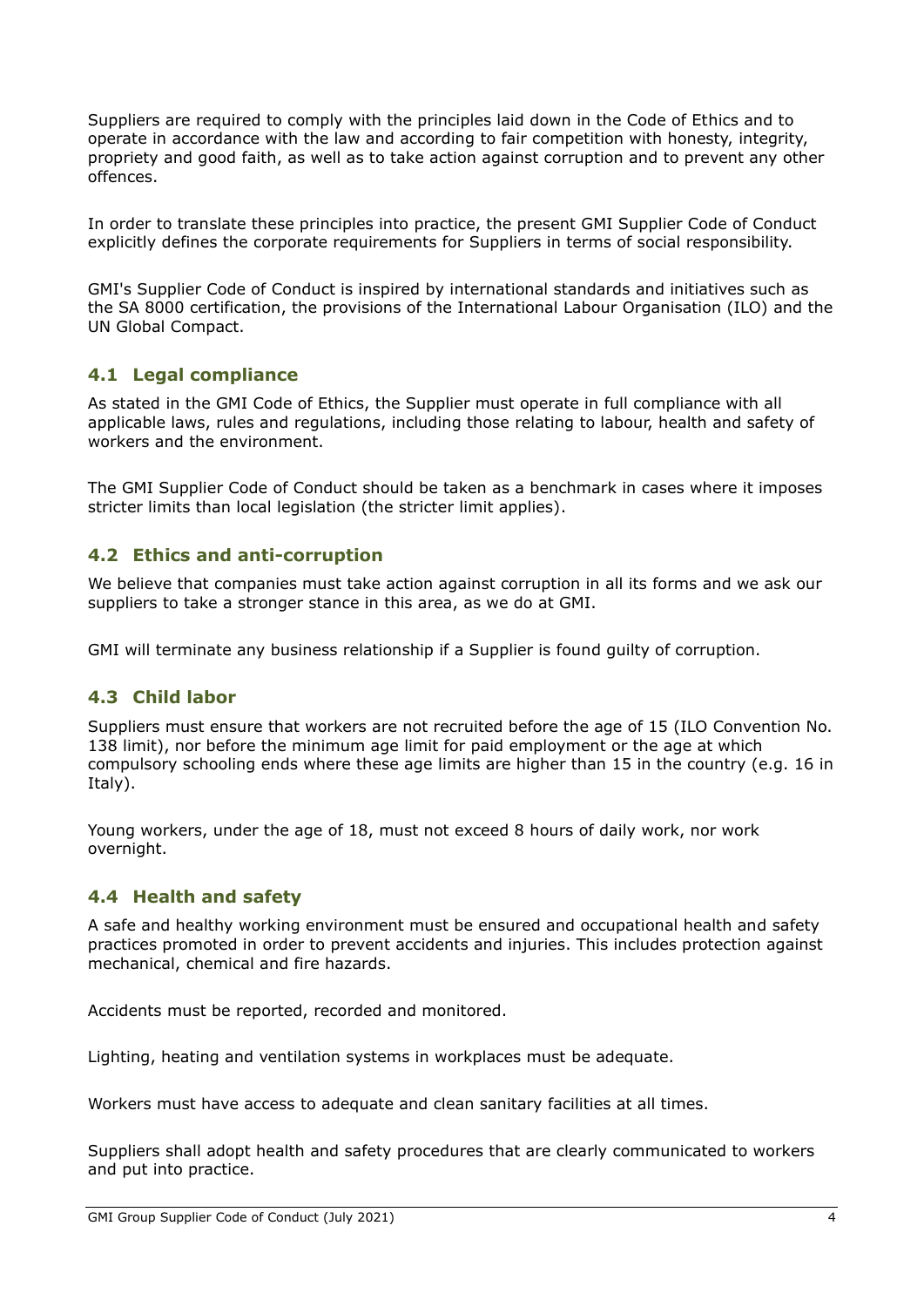In the case of homeworking, the Supplier shall ensure that any homeworkers are properly trained and informed in terms of workplace safety legislation as required by national regulations in order to work under appropriate health and safety conditions.

#### <span id="page-4-0"></span>**4.5 Working hours**

All hours worked by employees must be regulated by a valid employment contract. The normal working week must not exceed that stipulated by local regulations and the Italian National Collective Labour Agreement (CCNL). Overtime should be voluntary and managed in line with local regulations and the CCNL.

Workers must be allowed at least 1 day off within each seven-day period and must receive paid annual leave as provided for in local regulations and collective bargaining agreements.

If the limits described therein are likely to be exceeded, the company must put in place organisational measures to monitor overtime and redistribute working time.

The supplier also undertakes to comply with the regulations governing working on public holidays and at night.

#### <span id="page-4-1"></span>**4.6 Remuneration**

Remuneration must be equal to or higher than the minimum wages laid down in the applicable National Collective Labour Agreement or local regulations and the contract must also be applied consistently with regard to leave and compensation for working hours in excess of normal hours.

Apprenticeship schemes and fixed-term contracts should be used in a manner consistent with local regulations.

#### <span id="page-4-2"></span>**4.7 Freedom of association and collective bargaining**

Suppliers shall recognise and respect the rights of workers to join and organise trade unions of their own choosing and to bargain collectively with the company.

Suppliers must ensure effective communication with employees and their representatives, providing channels of communication to express concerns about work and workplace conditions. A system for resolving labour conflicts must be put in place.

#### <span id="page-4-3"></span>**4.8 Free choice of employment**

Suppliers shall not use forced labour in the form of bonded, indentured or any other form of forced labour. The company may not require workers to pay deposits or withhold their identification documents or any other essential documents (e.g. work or residence permits, travel documents).

<span id="page-4-4"></span>Staff must have the right to leave the workplace at the end of the working day and, in addition, to terminate their employment, provided they give their employer advance notice (the number of days' notice varies according to national legislation).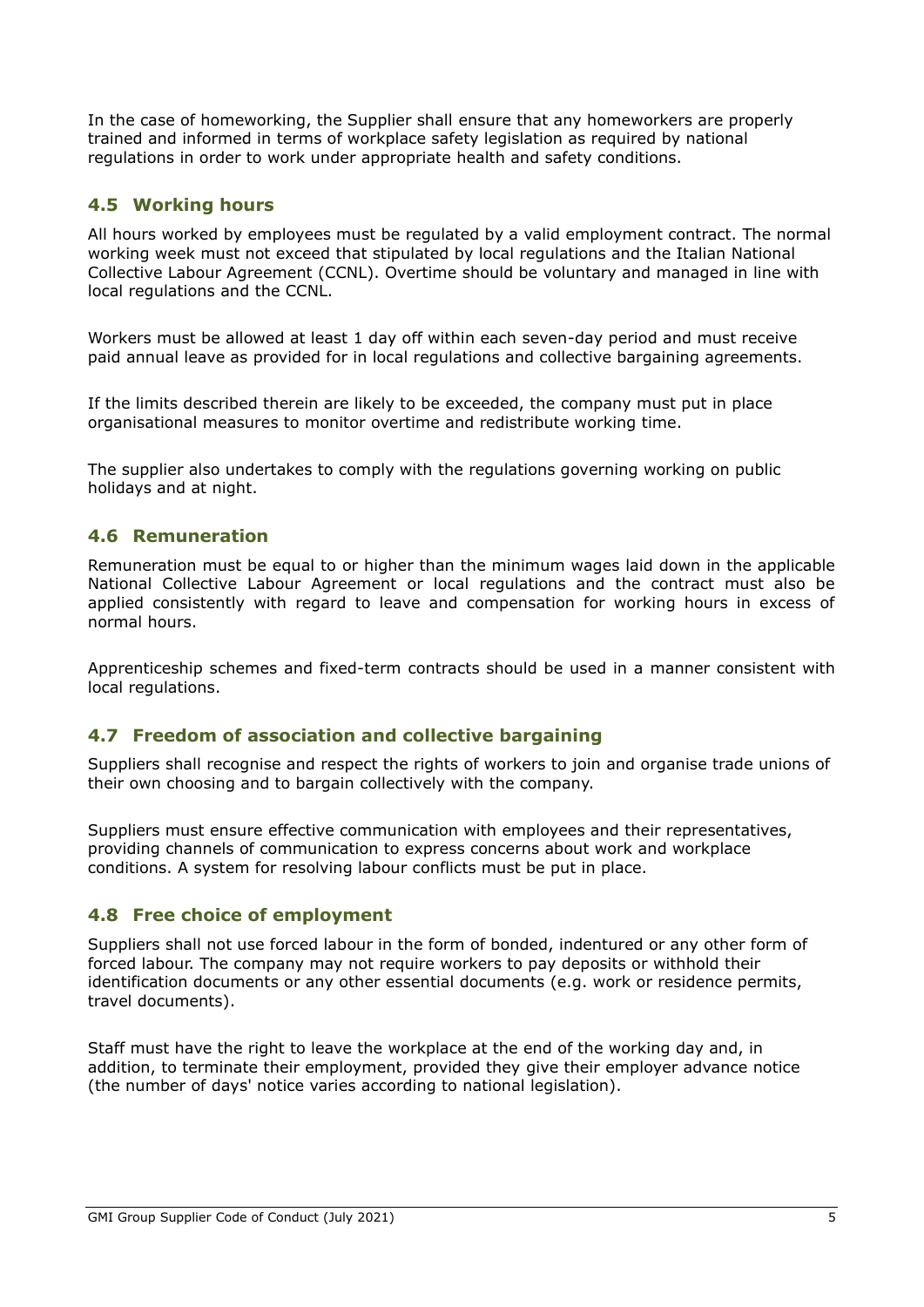#### **4.9 Discrimination**

Suppliers shall not discriminate with respect to hiring, remuneration, training, promotion, bonuses or termination of employment on the basis of race, national origin, gender, religion, age, disability, marital or parental status, association membership, sexual orientation, family responsibilities, union membership or political opinion. No threatening, abusive, exploitative or sexually coercive behaviour shall be tolerated.

#### <span id="page-5-0"></span>**4.10 Disciplinary procedures**

All staff must be treated with dignity and respect. The use of mental or physical coercion, verbal abuse, fines or sanctions as disciplinary measures is not tolerated.

Only disciplinary procedures implemented in strict accordance with the terms of the applicable regulations (e.g. CCNL) are admissible.

#### <span id="page-5-1"></span>**4.11 Environmental requirements**

Suppliers must comply with legislation and progressively improve the environmental performance of their operations.

#### <span id="page-5-2"></span>**4.12 Confidentiality**

"Confidential Information" defines any information provided to the Supplier by GMI which has not yet been disclosed to the public and concerns by way of example: models, drawings, sketches and studies relating to marketed products and/or brands.

The Supplier undertakes:

- not to disclose confidential information to third parties;
- to limit, as far as possible, the distribution of confidential information within the organisation;
- to convey the duty of confidentiality to employees in written contractual clauses;
- to guarantee the inaccessibility and security of confidential information;
- to respect intellectual property rights, not to use confidential information for purposes other than those defined in the contract and to return information at GMI's request.

#### <span id="page-5-3"></span>**4.13 Traceability**

Suppliers must encourage and make effective the traceability of materials, both in their own operations and with their authorised subcontractors.

The minimum traceability requirements for GMI are:

- 1. for each order from a GMI group company (also referred to as a "launch"), the supplier shall record the list of consignments to subcontractors or homeworkers complete with date of dispatch and quantity of pairs sent;
- 2. every consignment of goods (including homeworkers) shall be accompanied by a transport document indicating the GMI group company's order number.

<span id="page-5-4"></span>It is considered optimal (Best Practice) to include the specific reference to the GMI bubble numbers in the list mentioned in point 1.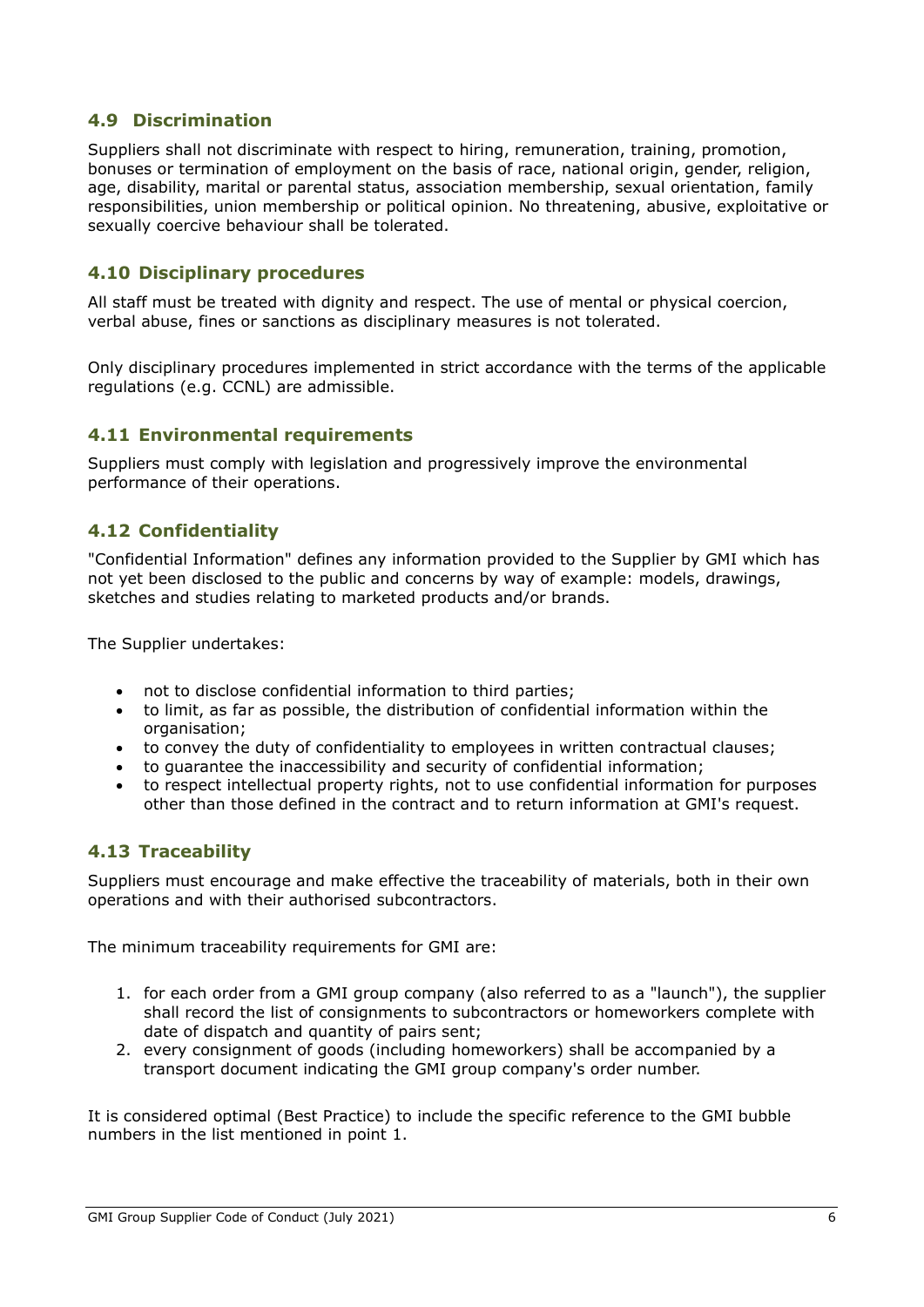## **5 Organisation and tools**

#### <span id="page-6-0"></span>**5.1 Selection and monitoring system**

The GMI group has an internal procedure to define the process of selecting, monitoring and evaluating suppliers, which identifies the offices involved, responsibilities and operating methods. Specifically, differentiated implementation methods are identified in relation to the type of supplier and its impact and relevance in the supply chain.

The most important suppliers are the suppliers of (non-minor) production as qualified in procedure P010.

For selection purposes, Production Suppliers (non-minor) are required to complete the **Information Questionnaire** at the same time as signing this Code of Conduct. The form also contains information on: the list of subcontractors chosen to deliver GMI orders, total turnover and the amount invoiced by each subcontractor each year. The supplier will then sign a contract, indicating any authorised subcontractors. The Supplier may not modify the list of subcontractors it wishes to use without prior consent from the GMI group.

The supplier is responsible for ensuring that its subcontractors accept GMI's Code of Business Ethics (or its own Code of Ethics if it is aligned with GMI's) and for monitoring that the subcontractors comply with the provisions of the code of ethics and this Code of Conduct. The supplier will be responsible for the actions or omissions of its subcontractors.

The selection process of new (non-minor) Production Suppliers may also include an audit by labour, health, safety and environmental experts. Both new and established Suppliers are regularly audited to confirm compliance with the GMI Supplier Code of Conduct and to verify improvement plans.

#### <span id="page-6-1"></span>**5.2 Evaluation process**

This process, too, has implementation methods identified in an internal procedure differentiated according to the type of supplier and its impact and relevance in the supply chain.

The Production Supplier (non-minor) annually updates the **Information Questionnaire** (with particular reference to data on subcontracting and production and economic performance) and sends any updates to the attached documentation if it has changed significantly. The list of Subcontractors shall also be updated as an appendix to the contract at each revision thereof.

In the case of Production Suppliers (non-minor) for which the results of the periodic assessment and any control audit are satisfactory (in the case of findings associated with a **low risk level**), orders to the Supplier may proceed without further action.

If the audit reveals the need for improvement measures (in the case of findings associated with a **medium risk level**), an action plan with fixed deadlines (usually 12 months) shall be agreed with the Supplier.Orders can continue and the Supplier shall send evidence of having completed the improvement measures within the agreed timeframe.

If the audit reveals the need for urgent improvement (in the case of findings associated with a **high risk level**, e.g. non-compliance with applicable legislation on labour contracts, inadequate working conditions), the Supplier shall provide documented evidence of the resolution of the non-compliance within a time period of generally 6 months. GMI is entitled to